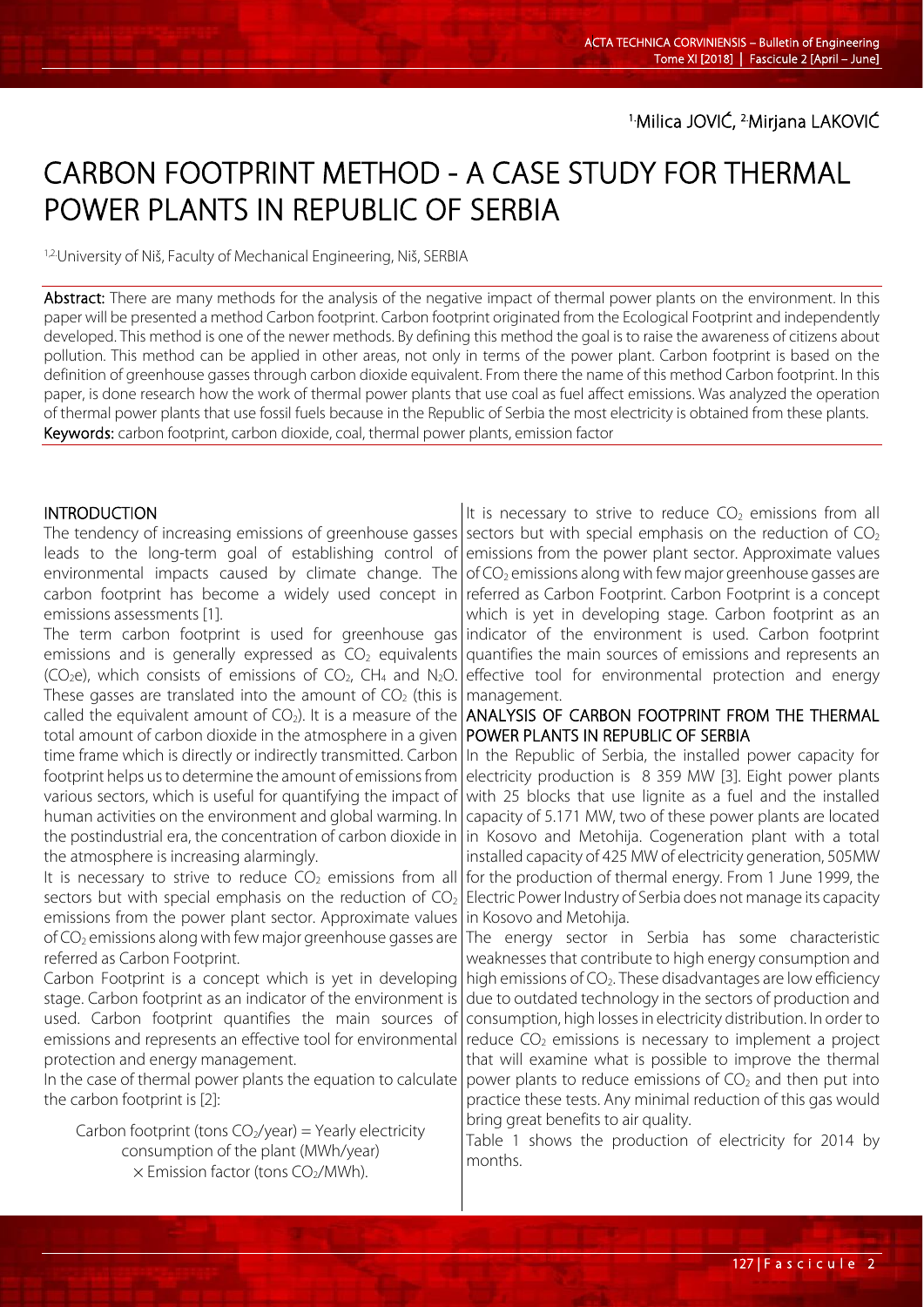Table 1. Produced electricity by month for the 2014 year from the power plant Nikola Tesla A and B, Kolubara, Morava and Kostolac [3]

| <u>MUTAVA AHU NUSLUIAC DI</u>                        |                          |                          |          |          |          |  |
|------------------------------------------------------|--------------------------|--------------------------|----------|----------|----------|--|
| The produced electricity in GWh<br>for the 2014 year |                          |                          |          |          |          |  |
| Month                                                | <b>Nikola</b><br>Tesla A | <b>Nikola</b><br>Tesla B | Kolubara | Morava   | Kostolac |  |
| January                                              | 1028                     | 847                      | 109      | 47       |          |  |
| February                                             | 968                      | 750                      | 95       | 48       |          |  |
| March                                                | 1005                     | 859                      | 87       | 53       |          |  |
| April                                                | 931                      | 639                      | 65       | 52       |          |  |
| May                                                  | 368                      | 335                      | 17       | 56       |          |  |
| June                                                 | 440                      | 364                      | 3        | 18       |          |  |
| July                                                 | 537                      | 418                      | 11       | 65       |          |  |
| August                                               | 459                      | 415                      | $\Omega$ | 31       |          |  |
| September                                            | 510                      | 645                      | $\Omega$ | $\Omega$ |          |  |
| October                                              | 549                      | 749                      | 23       | 22       |          |  |
| November                                             | 504                      | 757                      | 19       | 62       |          |  |
| December                                             | 550                      | 745                      | 30       | 35       |          |  |
| In total                                             | 7849                     | 7523                     | 459      | 488      | 4132     |  |

On the basis of the Report on operations for 2014 was obtained data on the total quantity of electricity in thermal power plant Kostolac and it amounts to 4132 GWh. In addition, to calculate the amount of carbon footprint from thermal power plants, it is necessary to know the value of the emission factor. The emission factor is different for each thermal power plant.

Based on the research that has been shown in [4] values for carbon dioxide emission factor for thermal power plants Nikola Tesla A and Nikola Tesla B were used and that values are shown in Table 2.

#### Table 2. Carbon dioxide emission factor

| Power plant    | The mean value of $CO2$ emission factor<br>[kg $CO2/kWh$ ] |  |
|----------------|------------------------------------------------------------|--|
| Nikola Tesla A | 1.16                                                       |  |
| Nikola Tesla B | 1.09                                                       |  |

Due to lack of data on the mean value of  $CO<sub>2</sub>$  emission factor for others power plants in the Republic of Serbia, a value 1.15 [kg CO<sub>2</sub> / kWh] was used. Based on the known production of electricity and the value of  $CO<sub>2</sub>$  emission factor can be calculated the carbon footprint of power plants whose values are shown in Table 3 and Figure 1.

#### Table 3. Carbon footprint from thermal power plants for the 2014 year

| Termoelektrana | Carbon footprint [t CO <sub>2</sub> /year] |  |  |
|----------------|--------------------------------------------|--|--|
| Nikola Tesla A | 9 104 840                                  |  |  |
| Nikola Tesla B | 8 200 070                                  |  |  |
| Kolubara       | 527850                                     |  |  |
| Morava         | 561 200                                    |  |  |
| Kostolac       | 4751800                                    |  |  |
| Ukupno         | 23 145 760                                 |  |  |



Figure 1. Carbon footprint from thermal power plants for the 2014 year

From the table above, and the Figure 1 can be concluded that the thermal power plants Nikola Tesla A and B produce the greatest amount of  $CO<sub>2</sub>$  e. The reason is that these plants are the biggest producers of electricity in the Republic of Serbia. It is necessary to improve individual systems in these thermal power plants in order to reduce the overall pollution which they produce. These thermal power plants constantly improve their systems and have environmental protection projects. Projects that are currently open in thermal power plants Nikola Tesla are [5]:

- » reconstruction of electrostatic precipitator
- improvement of the system for transport and disposal of ash and slag
- » construction of desulphurization and reduction of NOx primary measures
- » continuous measurement of emissions of hazardous and harmful substances in the blocks
- » eliminating the negative impact of waste on land and water
- reduction of the impact of ash on the environment

In addition to these projects carried out within the thermal power plant Nikola Tesla with the goal of reducing greenhouse gas emissions and reduce the impact on global warming from the energy sector is necessary to implement and renewable energy sources for electricity production.

# **CONCLUSIONS**

Fossil fuels are closely related to environmental pollution. It pollutes environmental on the direct or indirect way by using fossil fuels in the exploitation, processing, or their consumption. The threat of global warming requires more efficient technologies for the use of fossil fuels and other sources of energy that do not produce carbon dioxide. The environment can be protected using various measures and methods.

In this paper a method Carbon Footprint is presented. Carbon footprint has appeared as a strong and popular indicator of greenhouse gasses with special emphasis on carbon dioxide. This method confirms that the power plants are big polluters